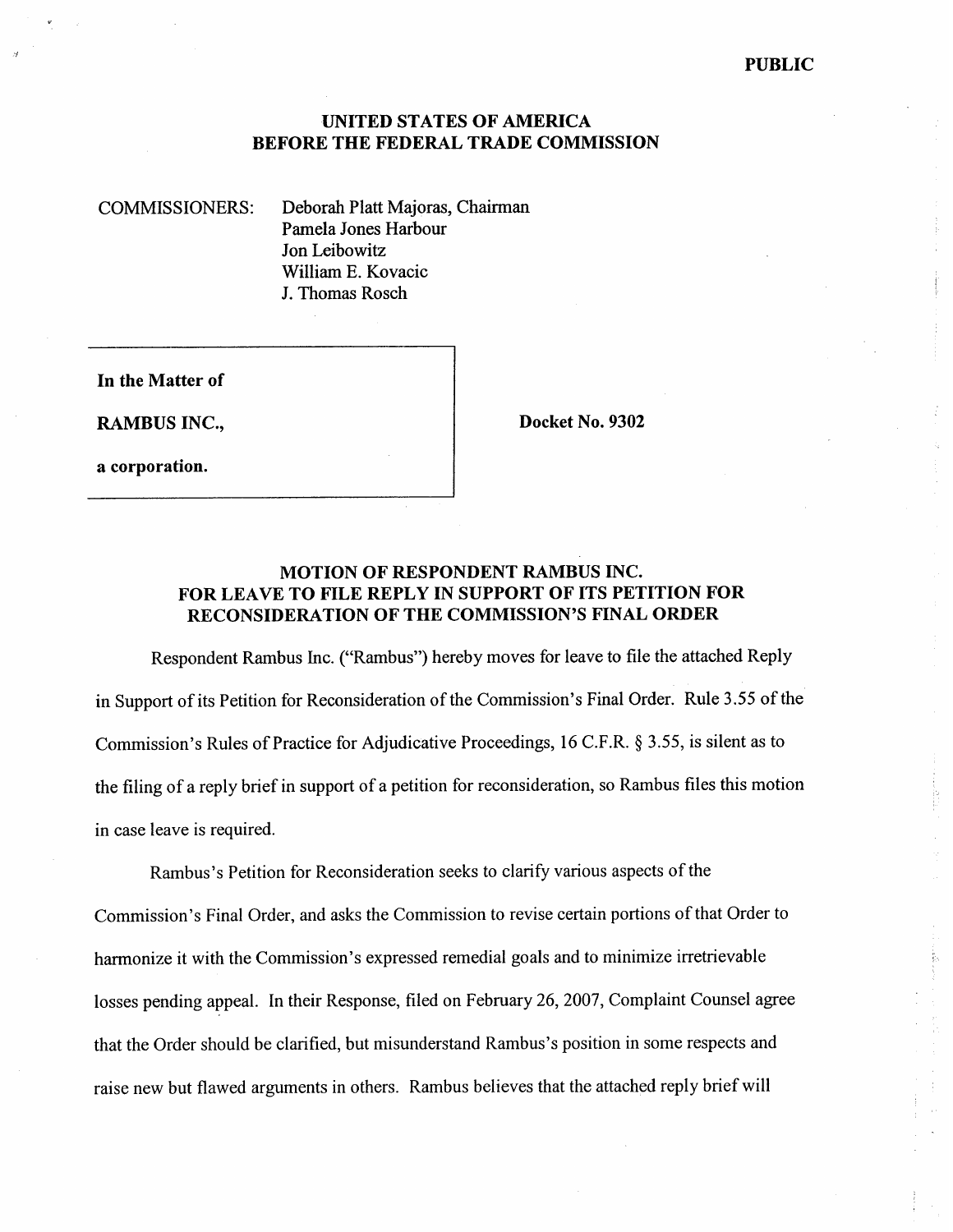materially aid the Commission in understanding the issues before it. In addition, because the Commission has before it Respondent's Motion for Stay of Order Pending Appeal and a subsequently-filed alternative stay proposal from Complaint Counsel, the Commission would also benefit from an explanation of the possible interaction of these stay proposals with the Petition for Reconsideration.

Accordingly, Respondent moves for leave to file the attached reply brief in support of its Petition for Reconsideration of the Commission's Final Order.

Respectfully submitted,

Gregory P. Stone Steven M. Perry MUNGER, TOLLES & OLSON LLP 355 South Grand Avenue, 35th Floor Los Angeles, California 90071-1560 (213) 683-9100

A. Douglas Melamed Paul R.Q. Wolfson WILMER CUTLER PICKERING HALE AND DORR LLP 1 875 Pennsylvania Avenue, N. W. Washington, D.C. 20006 (202) 663-6000

Attorneys for Respondent Rambus Inc.

March 7, 2007